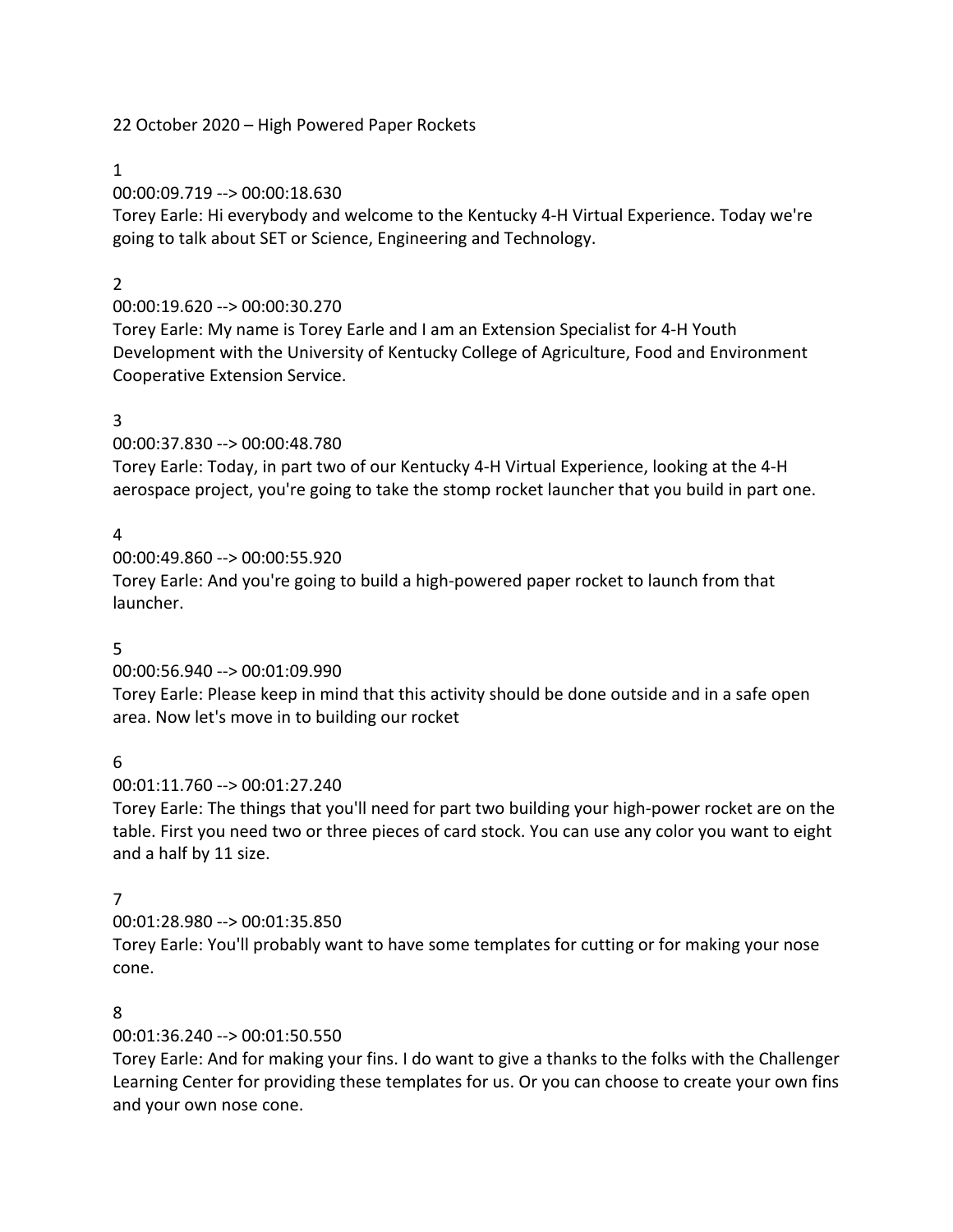#### 9

00:01:53.550 --> 00:02:01.500

Torey Earle: Probably want to have a pair of scissors handy to cut out your fins and your nose cone and also do a little trimming on any of the tape that you might need to

### 10

00:02:02.760 --> 00:02:11.190

Torey Earle: You want to have one piece of your 12-inch PVC half inch diameter pipe from your stomp rocket launcher.

### 11

00:02:13.830 --> 00:02:17.910 Torey Earle: You'll need some clear cellophane tape.

## 12

00:02:19.110 --> 00:02:29.070

Torey Earle: And you'll also need some clear packing tape as well to get started. The first thing you're going to have to decide is do you want your rocket tall.

# 13

00:02:30.210 --> 00:02:48.600

Torey Earle: Or do you want your rocket short either way is perfectly acceptable. It's just up to you to decide. I'm going to make a short rocket. So, I'm going to take the piece of PVC pipe for my launcher and I'm just going to start rolling it

# 14

00:02:50.040 --> 00:02:58.920

Torey Earle: A rolling my card stock around the piece of PVC pipe, trying to keep it pretty snug around it.

### 15

00:02:59.940 --> 00:03:03.420 Torey Earle: In order to form the body of my rocket

# 16

00:03:06.060 --> 00:03:08.430 Torey Earle: I keep rolling like this.

### 17

00:03:10.650 --> 00:03:16.860

Torey Earle: fairly snug and I'm going to take one piece small piece of the cellophane tape.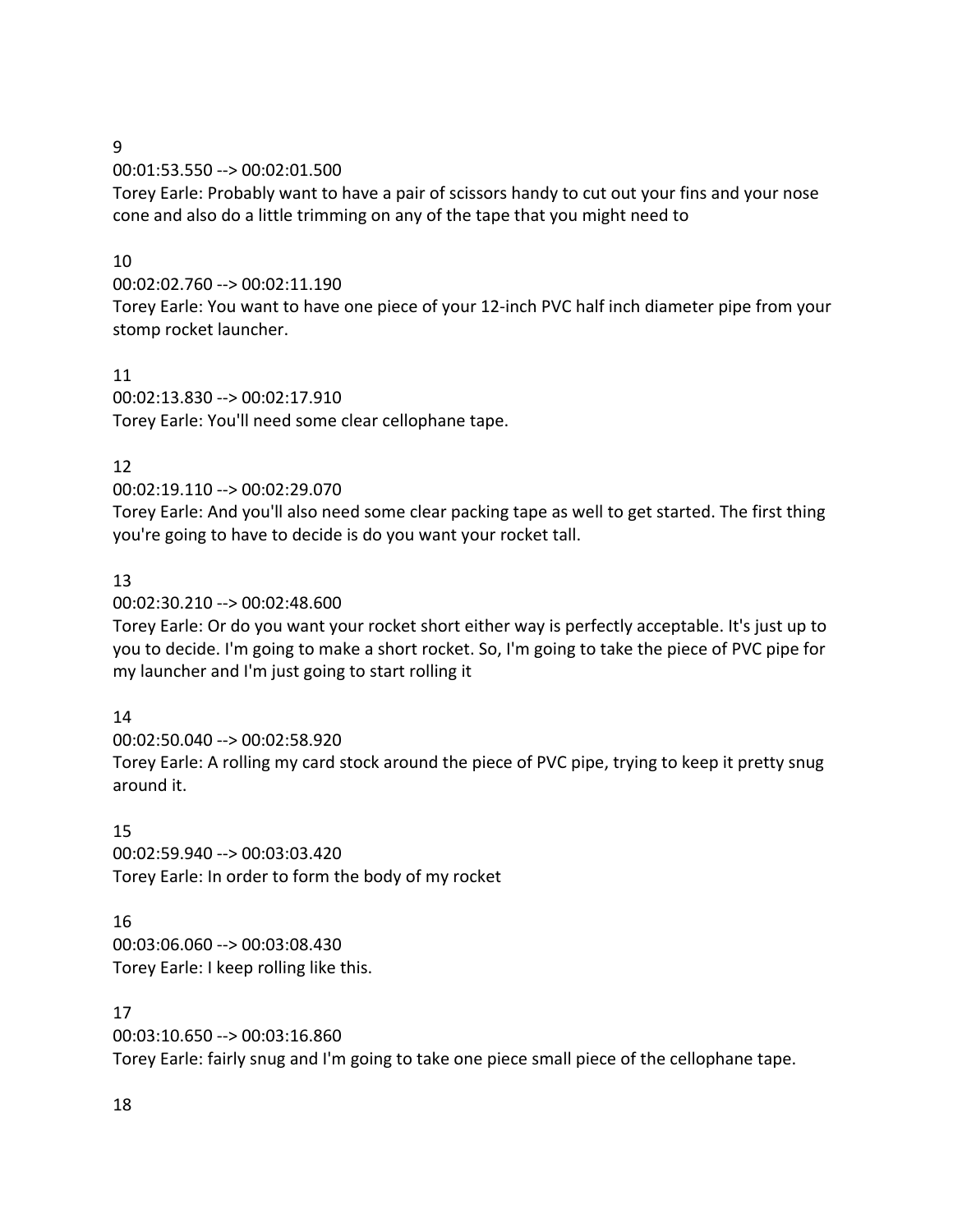00:03:20.790 --> 00:03:29.130 Torey Earle: And tape that same together. Now it's still open here and we're going to use the

#### 19

packing tape to seal that

00:03:32.580 --> 00:03:37.410 Torey Earle: I tear me on a piece of packing tape.

#### 20

00:03:39.810 --> 00:03:44.310 Torey Earle: And then I'm going to seal that same

#### 21

00:03:45.780 --> 00:03:47.310 Torey Earle: All the way down my rocket

#### 22

00:03:49.860 --> 00:03:53.940 Torey Earle: And be careful not to tape your rocket body.

#### 23

00:03:54.990 --> 00:03:58.470 Torey Earle: To the PVC pipe, otherwise you won't be able to launch it.

### 24

00:03:59.820 --> 00:04:02.730 Torey Earle: And take my scissors and trim off.

#### 25

00:04:04.080 --> 00:04:05.550 Torey Earle: The end of the packing tape.

### 26

00:04:06.750 --> 00:04:09.840 Torey Earle: Put it to the side, same thing at the other end.

### 27

00:04:11.790 --> 00:04:14.940 Torey Earle: Trim off the end of my packing tape, put it to the side.

### 28

00:04:16.200 --> 00:04:22.290 Torey Earle: So, maybe places we can use it later. And then just move the packing tape down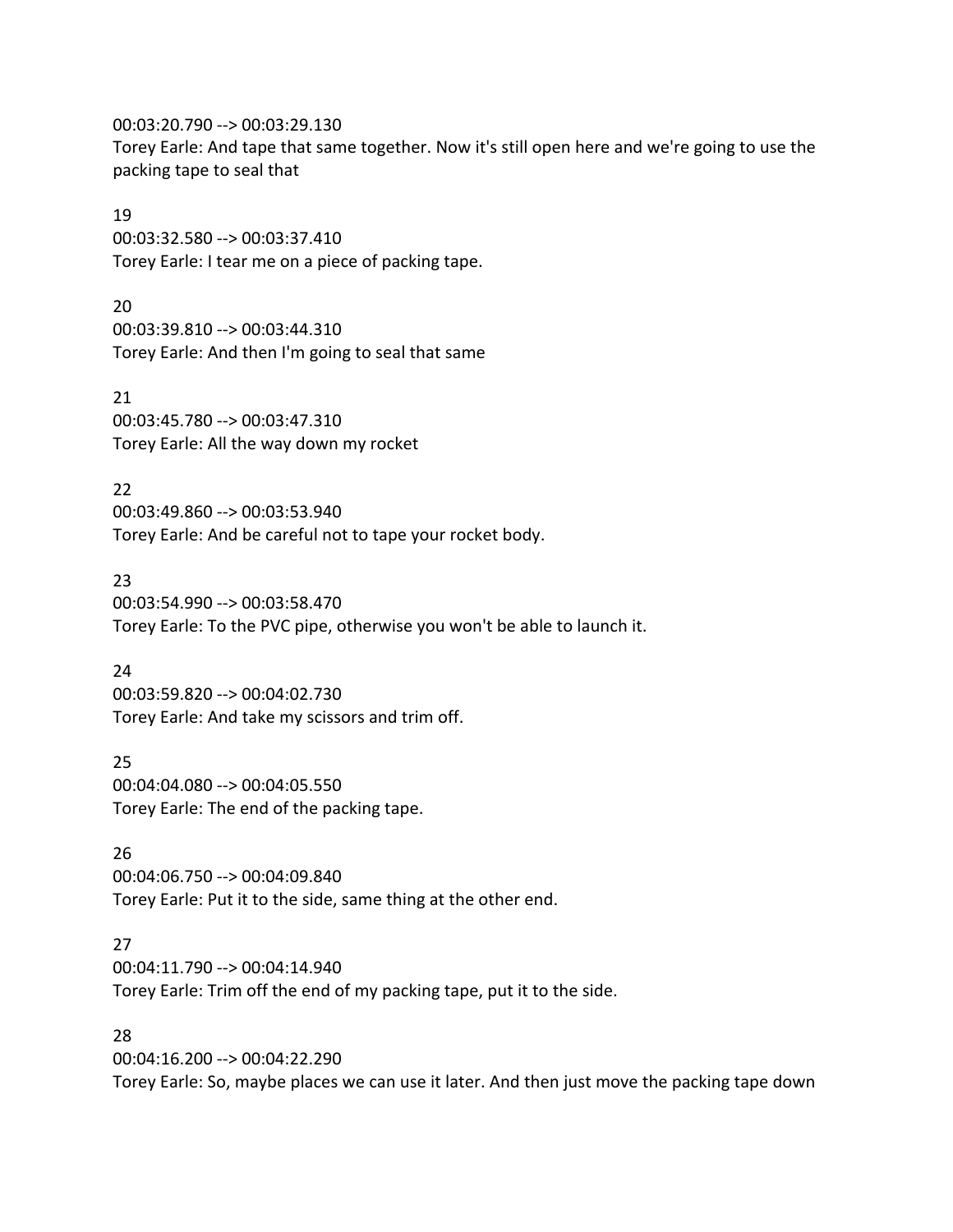29 00:04:25.230 --> 00:04:26.130 Torey Earle: This gives you

#### 30

00:04:28.830 --> 00:04:31.800 Torey Earle: A nice tube, which is the body rocket

### 31

00:04:33.840 --> 00:04:40.080 Torey Earle: And you may want to check to see that it slides over a piece of PVC pipe.

### 32

00:04:41.700 --> 00:04:48.750 Torey Earle: Easily because this is the size of your launch, too. And you don't want your rocket to be too small.

## 33

00:04:50.760 --> 00:05:02.820 Torey Earle: To fit on the tube or you don't want it to be too big. So, it lets air out when you launch. So, now we have our rocket body to

#### 34

00:05:04.290 --> 00:05:09.330 Torey Earle: The templates that we have for our nose cone and for our fins.

### 35

00:05:10.380 --> 00:05:23.370

Torey Earle: Again, had been provided by the challenger Learning Center, and these are best printed on card stock. I will actually provide you a link to where you can download face.

### 36

00:05:24.960 --> 00:05:28.110 Torey Earle: But printed on card stock will make them.

### 37

00:05:29.370 --> 00:05:33.360 Torey Earle: very sturdy to put onto your rocket

#### 38

00:05:36.360 --> 00:05:40.230 Torey Earle: So, you can see I've already cut my nose cone template out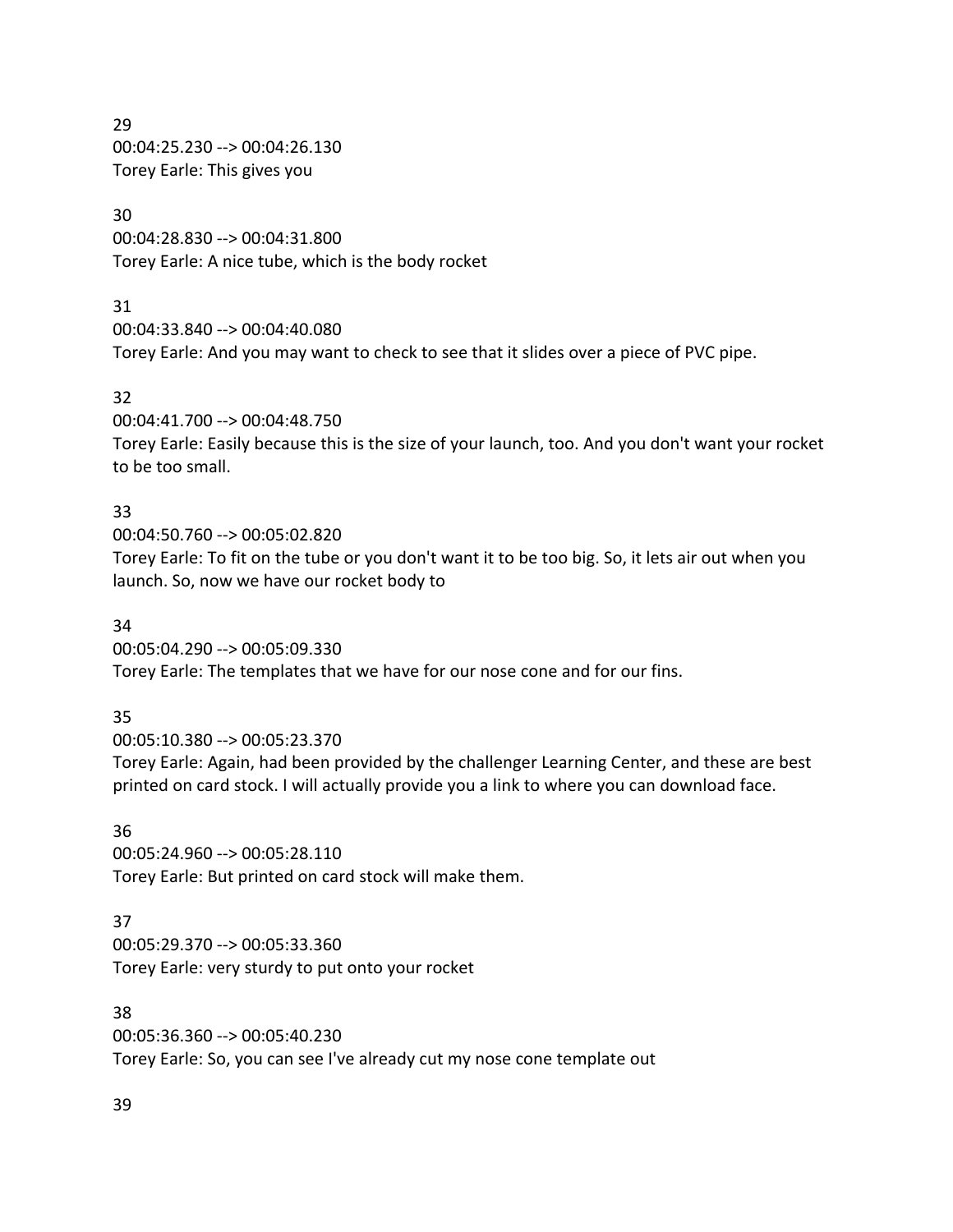#### 00:05:42.120 --> 00:05:54.690

Torey Earle: And I've kept my fan templates out that I want to use. You can choose to use to fins three fins for fins. How many ever you want to. And again, you can design your own if you would like to do that.

#### 40

00:05:56.640 --> 00:06:01.110 Torey Earle: For these purposes. I'm going to use these t0 show you how to assemble the rocket

41 00:06:02.130 --> 00:06:02.700 Torey Earle: And

#### 42

00:06:04.170 --> 00:06:05.910 Torey Earle: We'll see how it launches after that.

#### 43

00:06:08.370 --> 00:06:14.340 Torey Earle: One of the things that you want to remember about your rocket body is as it

#### 44

00:06:15.390 --> 00:06:23.250

Torey Earle: Slides on for the launch to air is going to be forced up through the tube itself so

#### 45

00:06:23.760 --> 00:06:36.600

Torey Earle: Want to end of your rocket body, it's going to need to be sealed really well. You don't want to say about the end or you wouldn't be able to put it on launch day. So, I'm going to take another small piece of my packing tape.

46 00:06:41.220 --> 00:06:43.380 Torey Earle: And I'm going to put it over.

47 00:06:44.820 --> 00:06:47.490 Torey Earle: One end of my rocket tube.

48 00:06:50.220 --> 00:06:51.120 Torey Earle: Like that.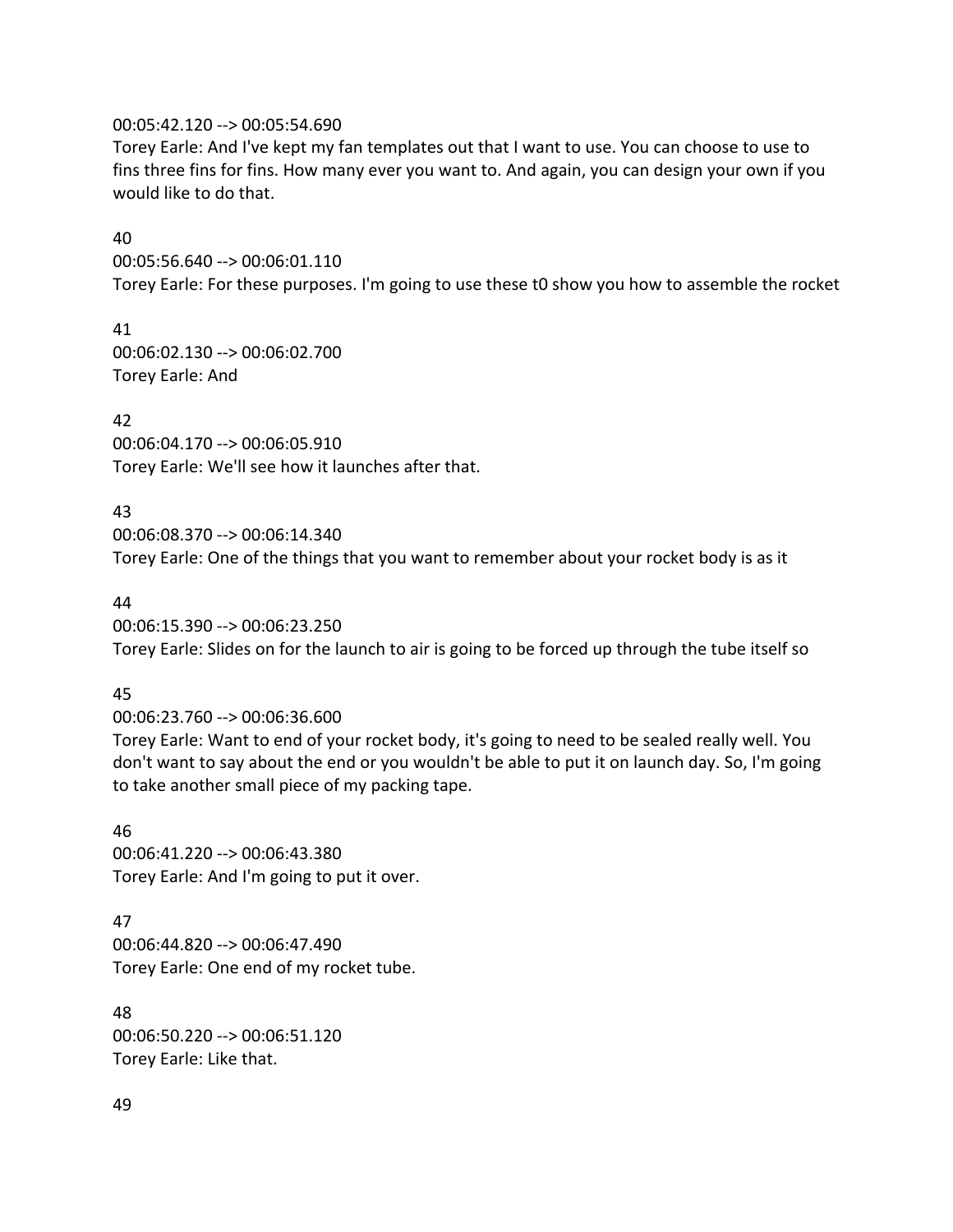00:06:52.170 --> 00:06:56.220 Torey Earle: Say that seals that end. Then we'll press it down.

50 00:06:58.410 --> 00:07:02.490 Torey Earle: To make sure we get a good seal or rocket

51 00:07:04.320 --> 00:07:07.680 Torey Earle: That way, no air leaks out and

52

00:07:10.500 --> 00:07:17.520

Torey Earle: We can slide the other end over our launch team. Now, you may ask, well, why didn't we just take the nose cone together and put it on there.

53

## 00:07:18.000 --> 00:07:26.100

Torey Earle: There's going to be enough air pressure coming out of this stop rocket launcher that it would actually blow that I was coming off and your rocket wouldn't go anywhere.

54

00:07:28.770 --> 00:07:38.100

Torey Earle: You can try and see. But that's the experience that I've had now to form the nose cone. You want to make sure you've got some of your cellophane tape handy.

# 55

00:07:40.740 --> 00:07:55.560

Torey Earle: You'll take one end of your nose cone template that you've cut out, put it under the other side like this and it starts to form a column as you push those together.

# 56

00:07:58.230 --> 00:08:04.320 Torey Earle: The best way I found is to just start rolling it up, kind of like an ice cream cone would roll up

57

00:08:06.420 --> 00:08:07.680 Torey Earle: Any of you have ever seen.

# 58

00:08:09.120 --> 00:08:15.120

Torey Earle: waffle count made at a local ice cream shop. This is how I do it. They just roll them up.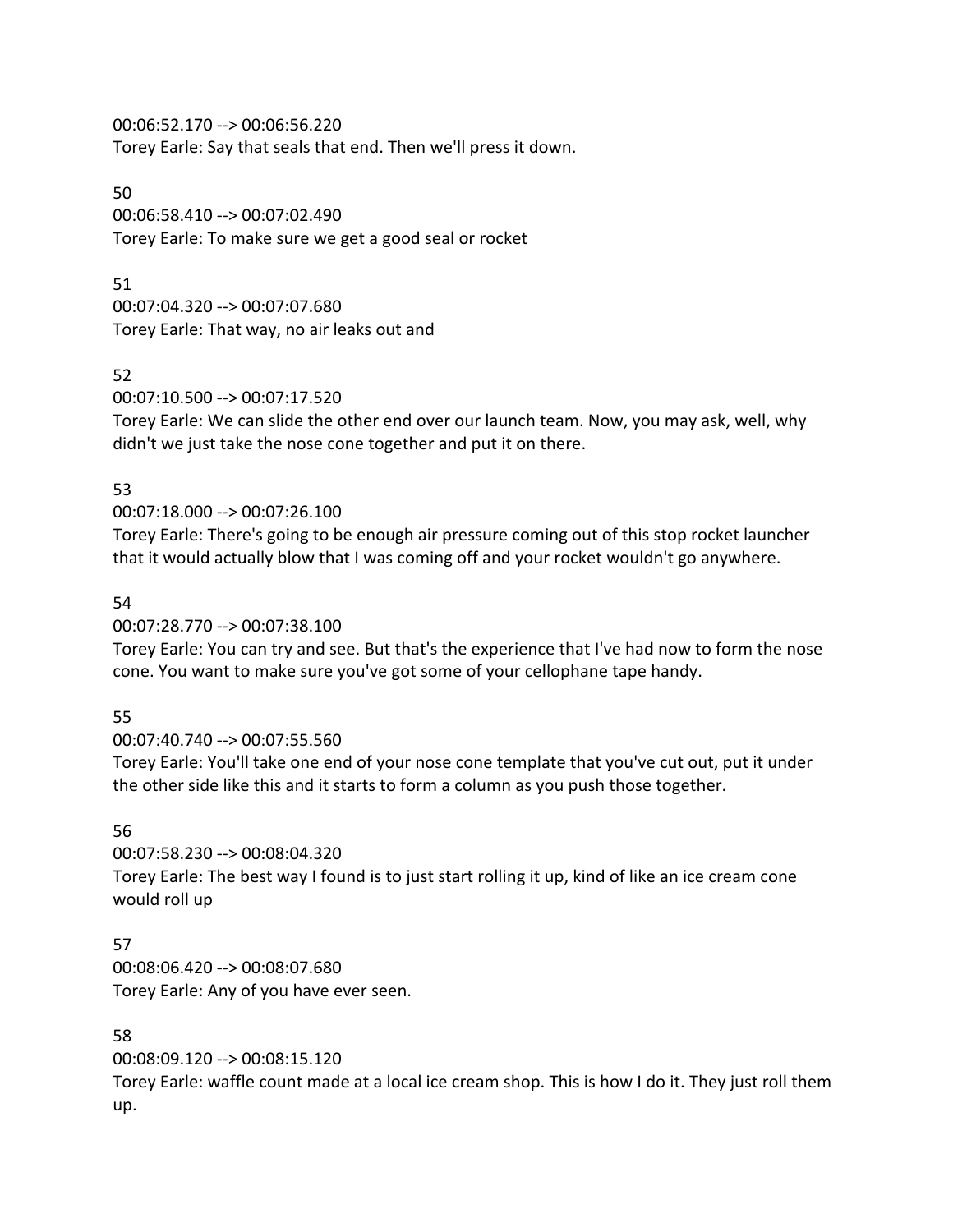59 00:08:20.880 --> 00:08:22.320 Torey Earle: And make sure that they

60 00:08:24.150 --> 00:08:25.050 Torey Earle: It snug.

61 00:08:30.210 --> 00:08:32.550 Torey Earle: roll this up just a little tighter here.

62 00:08:33.960 --> 00:08:36.570 Torey Earle: Because you want to open it up to worry

63 00:08:38.790 --> 00:08:39.330 Torey Earle: Over

64 00:08:40.620 --> 00:08:41.700 Torey Earle: Your rockin body.

65 00:08:43.980 --> 00:08:44.880 Torey Earle: It a little tighter.

66 00:08:46.920 --> 00:08:51.120 Torey Earle: Slide over their life, and I still I still like to give them just a little tighter than that.

67 00:08:54.270 --> 00:08:55.320 Torey Earle: There we go.

#### 68

00:08:56.760 --> 00:09:05.520 Torey Earle: Now that's just going to fit over a rocket body. So, I'm gonna take a small piece of my cellophane tape.

69 00:09:09.000 --> 00:09:12.900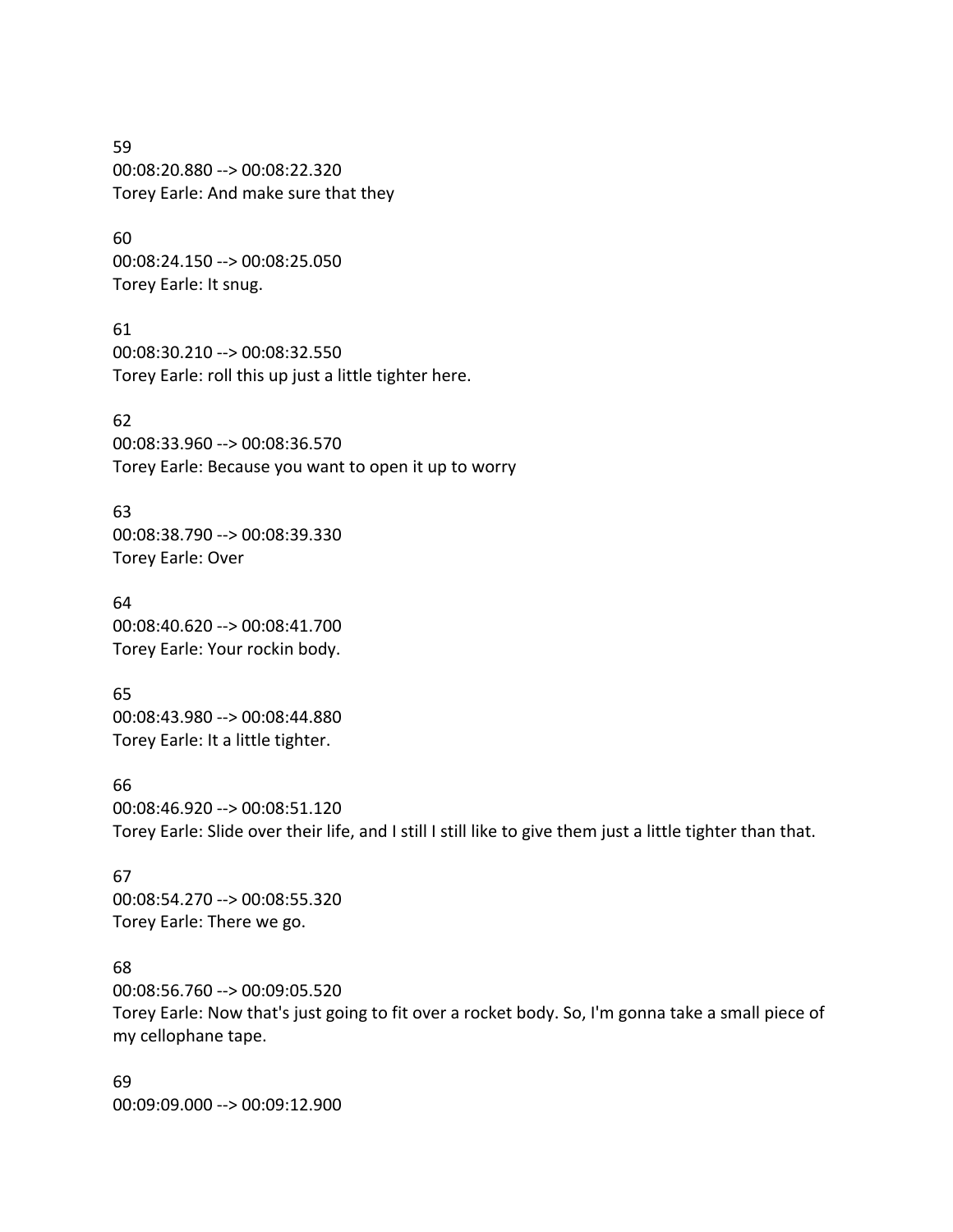Torey Earle: And tape that around, so our cone stays together.

70 00:09:14.790 --> 00:09:15.330 Torey Earle: Then

71 00:09:16.830 --> 00:09:18.240 Torey Earle: will fit it on to

72 00:09:19.890 --> 00:09:24.420 Torey Earle: Our a rocket body take another small piece of the cellophane tape.

#### 73

00:09:26.160 --> 00:09:37.080

Torey Earle: to tape it on and you want to make sure that you also get it nice and straight. Because if you get the nose cone little crooked your rocket may fly crooked.

#### 74

00:09:40.290 --> 00:09:43.080 Torey Earle: Then I take some more of my packing tape. You notice, I use the packing tape.

#### 75

00:09:45.570 --> 00:09:53.730 Torey Earle: Quite a bit because it is very sturdy, and it holds your rocket together very well. I'll take that. I can take

76 00:09:54.780 --> 00:09:57.450 Torey Earle: And try to keep as many wrinkles out of it as possible.

#### 77

00:09:59.250 --> 00:10:01.380 Torey Earle: Wrap it around the bottom of your nose cone.

78

00:10:03.630 --> 00:10:04.440 Torey Earle: And stay lit well

79 00:10:05.670 --> 00:10:06.630 Torey Earle: I sit down on there.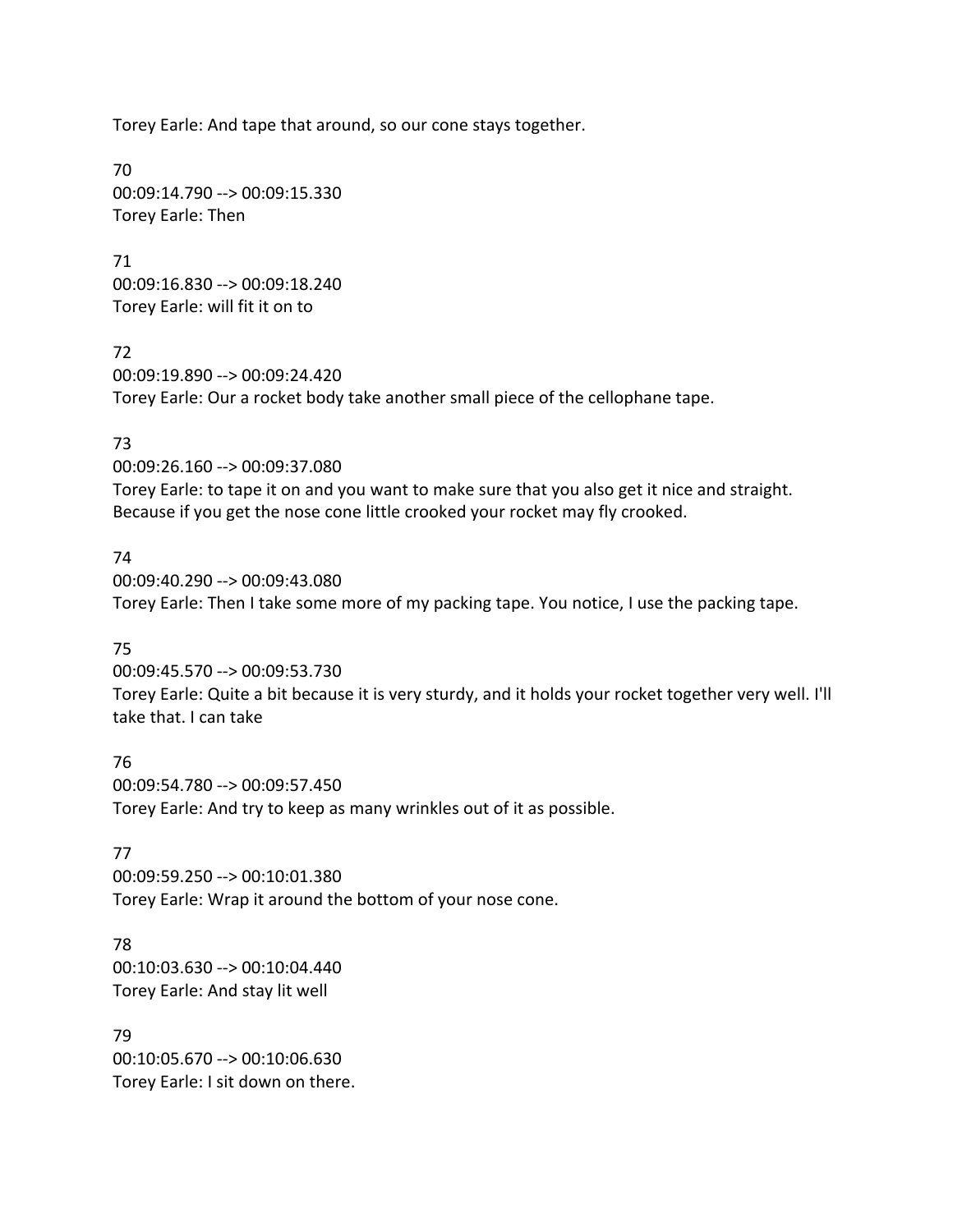80 00:10:07.650 --> 00:10:08.340 Torey Earle: Like this.

81 00:10:09.450 --> 00:10:09.780 Torey Earle: Now,

#### 82

00:10:11.370 --> 00:10:24.180

Torey Earle: As air goes in the top of our body rocket body to be sealed so no air should come out so you shouldn't have to worry about blowing your nose cone off as you would launch a rocket

### 83

00:10:26.610 --> 00:10:42.450

Torey Earle: Said that right there. And we're going to concentrate on our fins a fan design that I cut out is is totally different than what you may do. But one thing I do want to indicate to you from the fins on the template.

### 84

00:10:43.740 --> 00:10:50.970 Torey Earle: You'll notice that it's got a flat piece on the side of the fan that will fit toward the body, like so.

85 00:10:52.260 --> 00:10:53.610 Torey Earle: And there is a little

86 00:10:54.630 --> 00:10:56.580 Torey Earle: Line on that tab.

# 87

00:10:57.810 --> 00:10:59.280 Torey Earle: That you'll take your scissors.

88 00:11:00.930 --> 00:11:04.020 Torey Earle: And just cut that line.

89 00:11:06.060 --> 00:11:06.780 Torey Earle: And then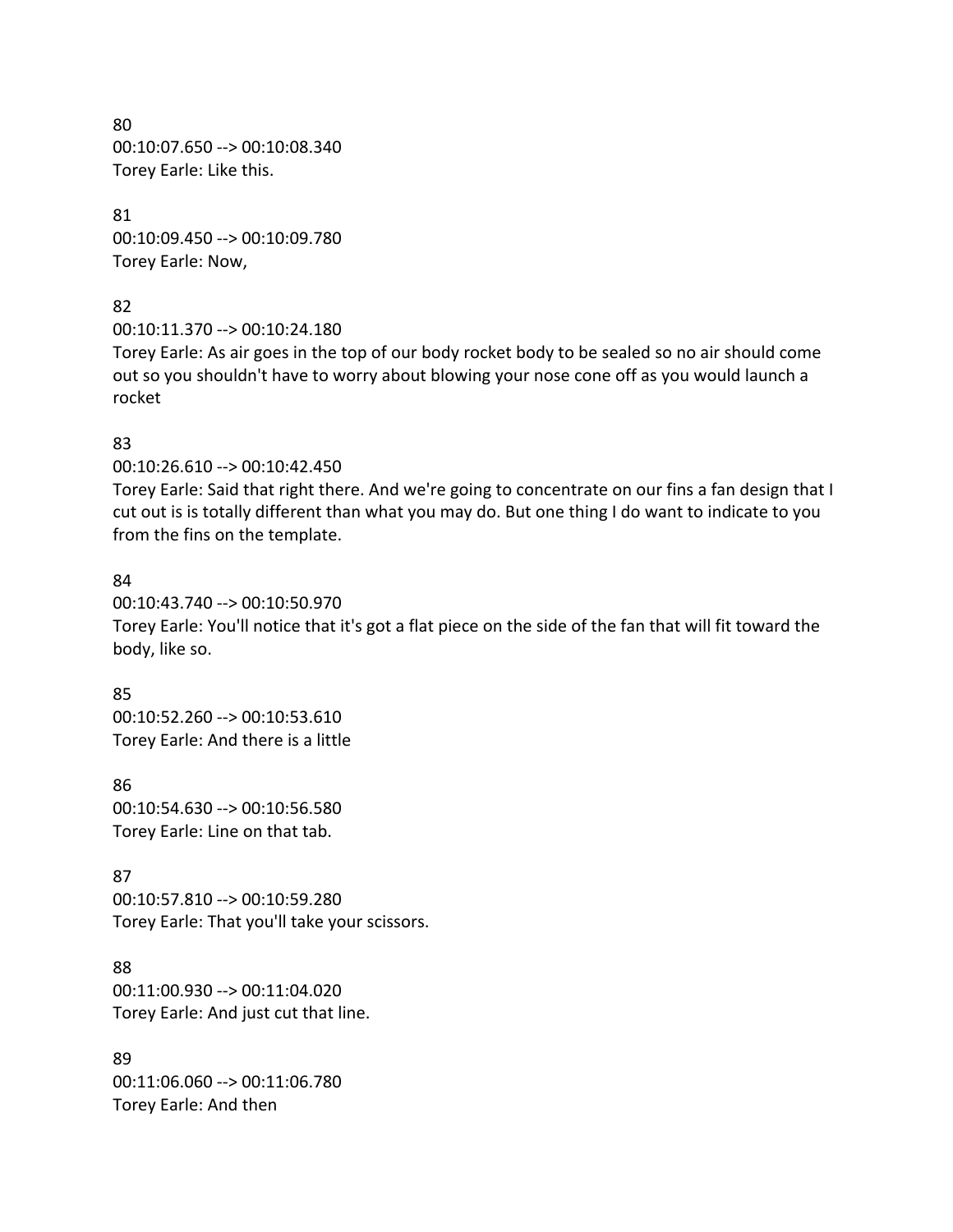90 00:11:08.310 --> 00:11:09.390 Torey Earle: Fold

91 00:11:12.000 --> 00:11:15.090 Torey Earle: One tab to one side and fold

92

00:11:17.730 --> 00:11:30.990

Torey Earle: The other tab to the other side. What that does, it gives you two flat pieces. Those two flat pieces will then fit right onto your rocket body and you can take your fan off.

93 00:11:34.500 --> 00:11:36.210 Torey Earle: I'll take a piece in the cellophane tape.

94 00:11:37.620 --> 00:11:43.980 Torey Earle: And then I will use the packing tape. Again, but I put one on one tab.

95 00:11:48.120 --> 00:11:51.000 Torey Earle: I put one on the tab on the other side.

96 00:11:52.620 --> 00:11:54.660 Torey Earle: And I'm going to very carefully.

97 00:11:56.250 --> 00:11:56.790 Torey Earle: Put

98 00:11:58.920 --> 00:11:59.850 Torey Earle: My fin.

99 00:12:02.190 --> 00:12:04.980 Torey Earle: On to my rocket

100 00:12:08.280 --> 00:12:08.910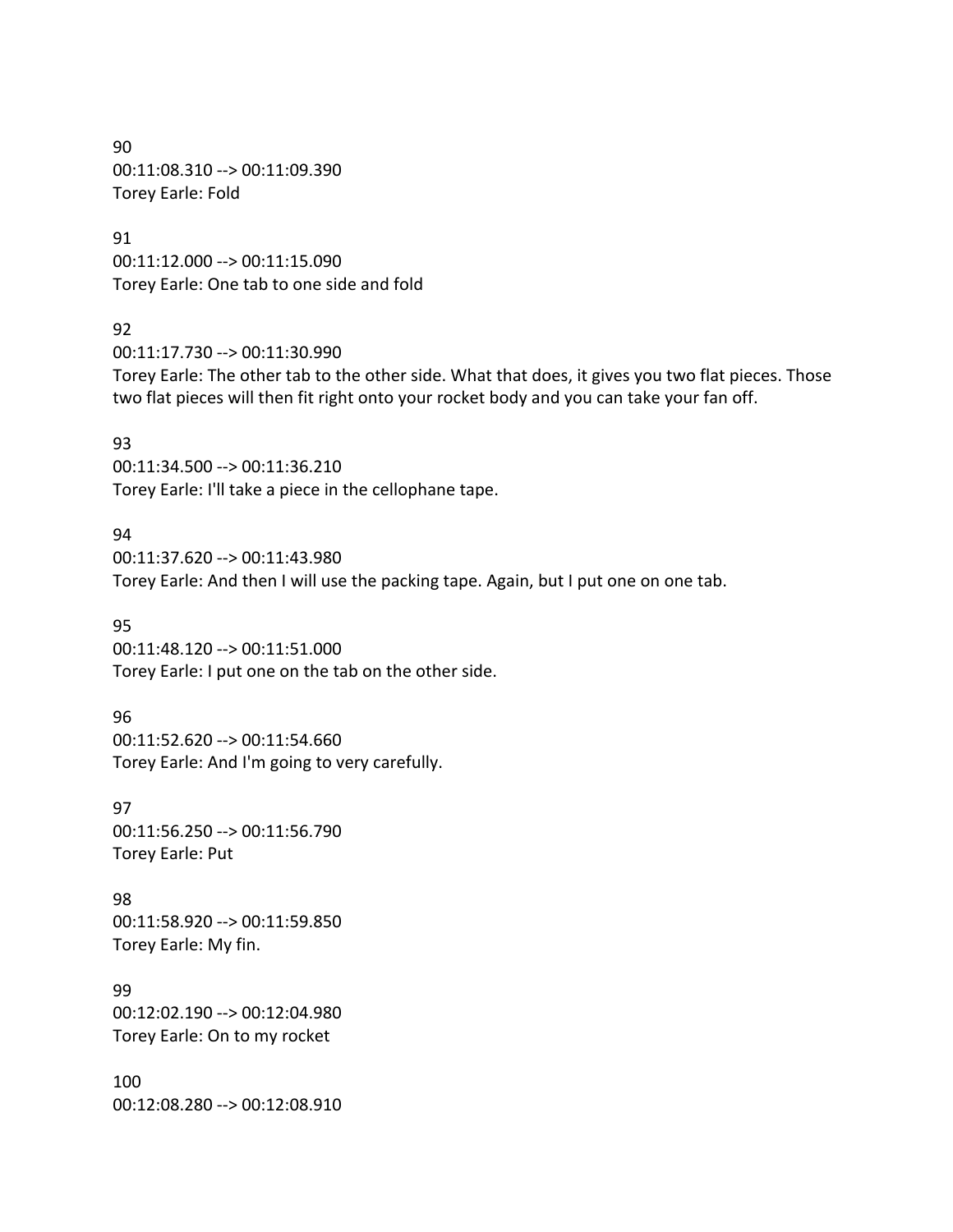Torey Earle: Like that.

101 00:12:11.340 --> 00:12:18.480 Torey Earle: When I get all my fins on I will actually put the packing tape on either side of it to hold it on straight

102 00:12:21.030 --> 00:12:23.040 Torey Earle: As you place your fins on your rocket

103 00:12:24.210 --> 00:12:29.970 Torey Earle: You want to think about spacing them evenly around the rocket as well. I have three fins.

104 00:12:31.050 --> 00:12:33.000 Torey Earle: So, if I was looking

105 00:12:35.430 --> 00:12:38.400 Torey Earle: At my rocket like this have one straight up.

106

00:12:39.690 --> 00:12:57.150

Torey Earle: If I want them evenly spaced. I'm going to have to put one an angle down here and one at an angle on the other side. If I was using, for they would probably come straight out straight out and straight out this side.

107

00:12:58.230 --> 00:13:06.540

Torey Earle: So, depending on the number of fins, you use will depend on your spacing of those fins around your rocket

108 00:13:07.590 --> 00:13:08.760 Torey Earle: So, what I'm going to do.

109 00:13:11.100 --> 00:13:13.740 Torey Earle: Is place that one.

110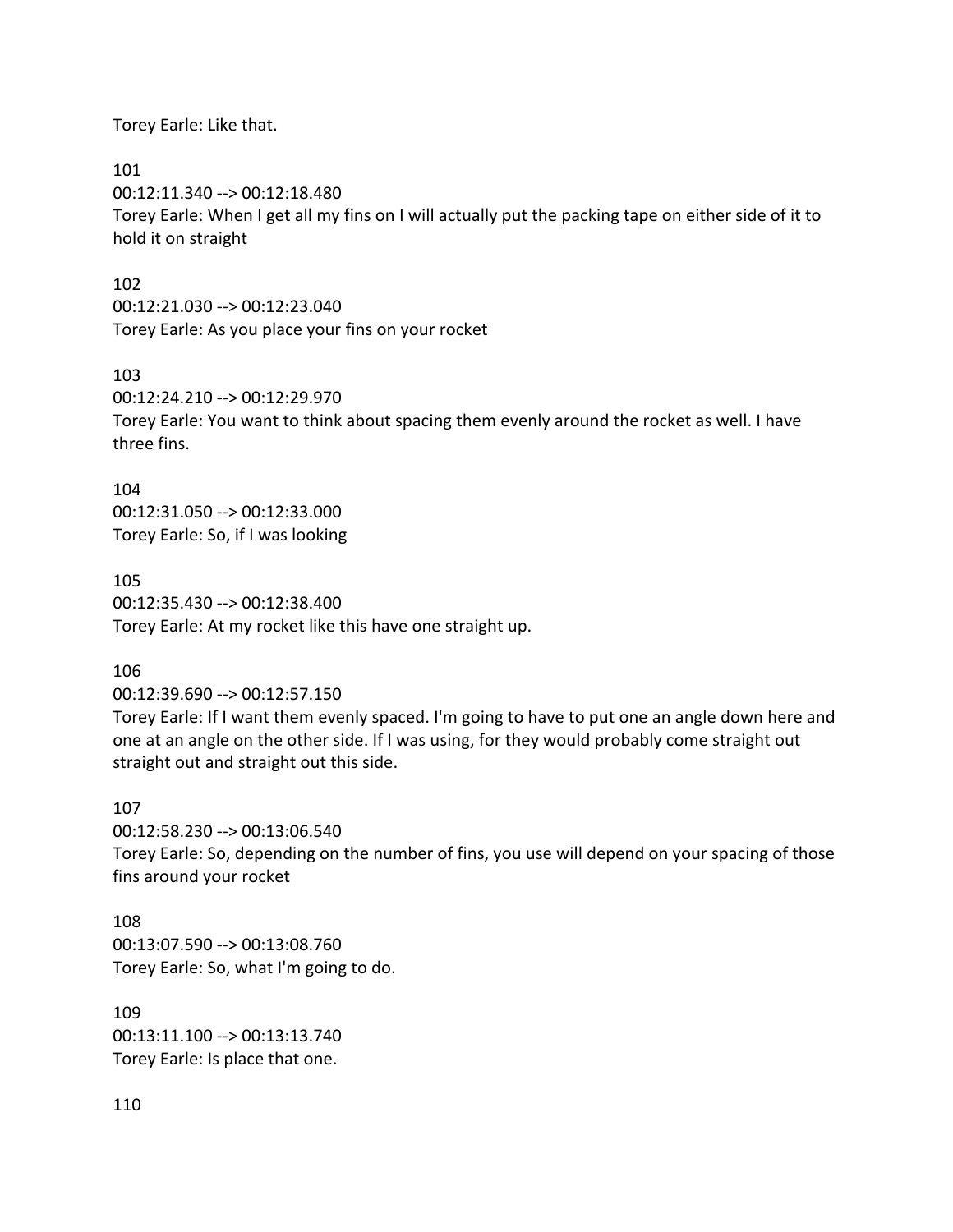00:13:16.590 --> 00:13:17.520 Torey Earle: Right there.

111 00:13:23.010 --> 00:13:27.210 Torey Earle: And then I'm going to go about halfway between those two.

112 00:13:30.030 --> 00:13:31.380 Torey Earle: And place this one.

113 00:13:32.400 --> 00:13:33.000 Torey Earle: Right.

114 00:13:34.860 --> 00:13:35.430 Torey Earle: Here.

115 00:13:40.380 --> 00:13:42.330 Torey Earle: Trying to keep them as straight as possible.

116

00:13:43.560 --> 00:13:52.410 Torey Earle: So, we don't have a rocket wobbling all over the place. And that's what it's going to look like when you get your fins on

117

00:13:53.010 --> 00:14:03.030

Torey Earle: Now again, your design, maybe a little different. You may choose to put the fins up higher on the rocket body he may choose to make them stick out a little bit past the bottom

#### 118

00:14:03.450 --> 00:14:12.510

Torey Earle: You may use for we may use to you. Are you six, I don't know, but that will totally be up to you as far as your design goes

119 00:14:15.390 --> 00:14:23.490 Torey Earle: But I'm going to do now its place the packing tape on here and seal everything up.

120 00:14:26.820 --> 00:14:36.870